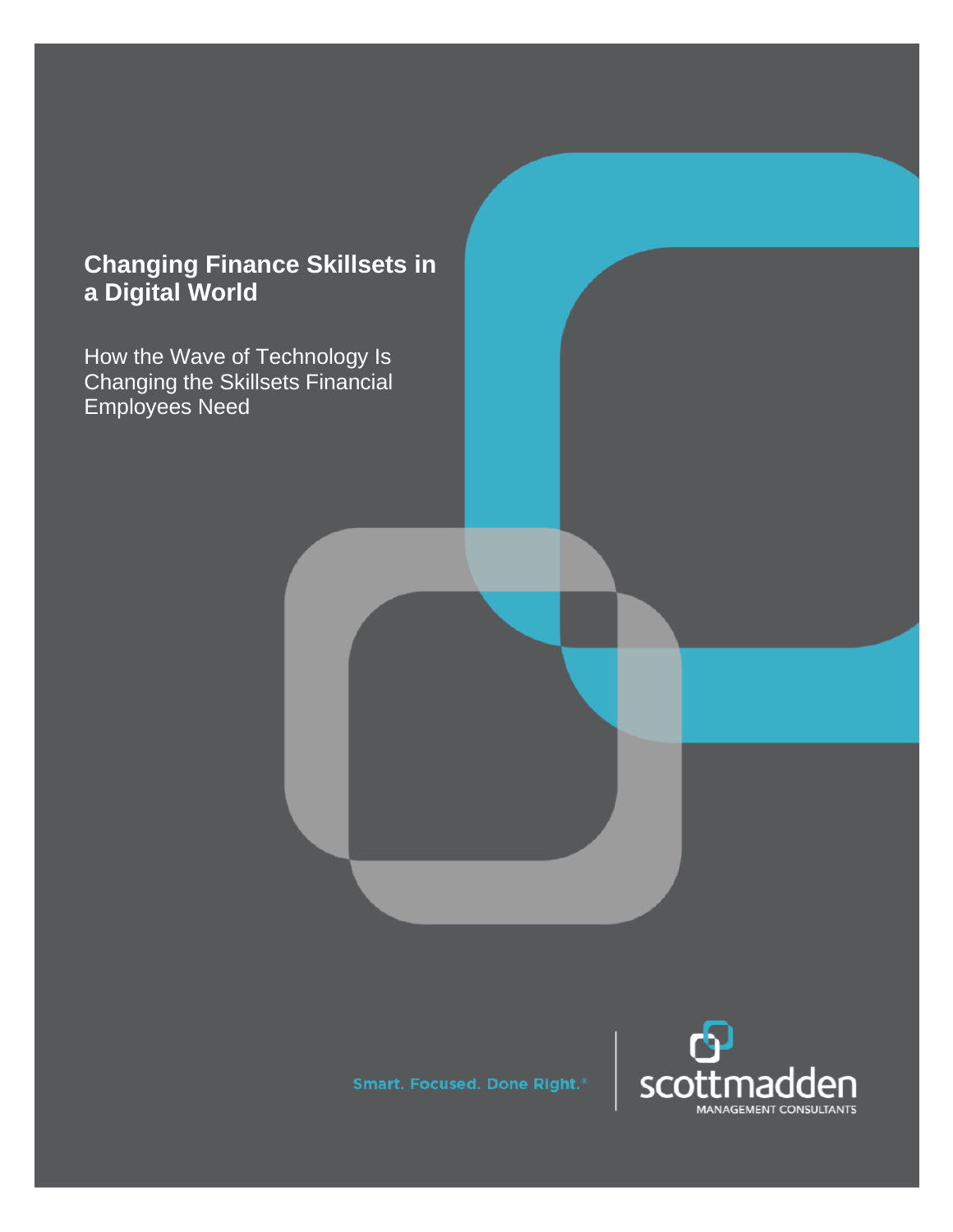

# **A DAY IN THE LIFE OF SUSAN**

Susan, a well-respected director at a large multinational luxury retail corporation, walks in on Day 1 of the monthly close process. Susan begins to review a new set of reports that were just run prior to her arrival. The data visualization report shows the validated month-end activity sitting in the distributed ledger, as well as a forecast of the month-end revenue and expenses. Susan turns to her voice-enabled smart agent, "Can you provide me with a month-end projection using the neural networks forecasting technique? The tariff impact has been in place for nearly a month, and I have a feeling that our sales revenue from the Asia region will be significantly impacted." She shifts to review her robotics algorithm, which automatically cross-checks monthly T&E submissions against the company-wide T&E policies. Susan is less concerned about fraudulent transactions, since blockchain helps prevent dishonest activities. However, she wants to ensure that the interlocking systems using blockchain have an added layer of security to protect against potential fraud.

Susan has the experience to be a well-versed Chief Information Officer (CIO), except that she's not the CIO nor does she solely work in the technology department. Susan is a director within the finance division and has developed the reputation of being a high-performing financier and a competent technologist.

Gone are the days of the Excel-crunching, business-calculator-carrying finance employee. Instead, the future finance professional will possess a skillset similar to Susan's. Companies in industries ranging from consumer electronics to financial services are seeking more technology-savvy finance professionals as technology is becoming an essential component of our everyday lives.

In this article, we examine what's driving the evolution of the finance skillset and four key skills that are important for future finance professionals: advanced analytics, expanded risk management, strategic problem solving, and communication and influence (see Figure 1).



1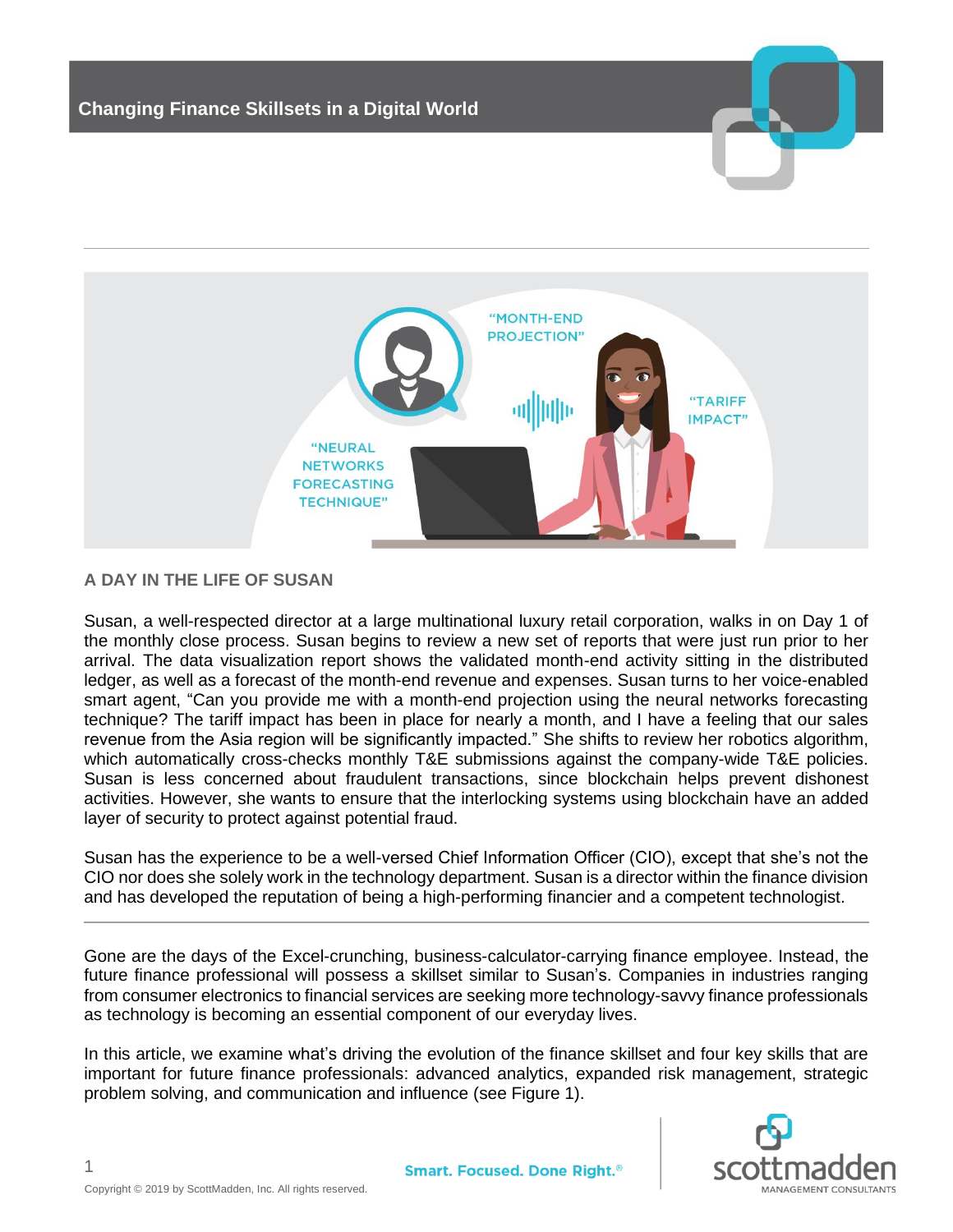

*Figure 1: Four Key Skills for Future Finance Professionals*

**TRANSACTIONAL FINANCE SKILLS WILL BECOME DORMANT**

As depicted in Figure 2, there are numerous disruptive technologies that will continue to impact the finance function. Advanced technologies, such as robotic process automation (RPA), artificial intelligence (AI), and blockchain, offer finance professionals an opportunity to replace labor-intensive financial reporting activities with more strategic high-value-add initiatives. A month-end close contains a series of highly routine accounting transactions, such as basic journal entries, reconciliations, audits, and standard management reports. Manual monthly close processes, basic budgeting, and standard reporting activities represent just a small portion of the routine and rudimentary finance activities that will inevitably become automated (see Figure 3). For example, RPA and advanced AI technologies can automate manual accounting processes, process transactional data from disparate finance systems, and eliminate the manual creation of key standardized financial reports. As a result, we believe that future finance professionals will spend less time performing routine audits and reconciliations and more time performing advanced analytics and partnering with smart technologies.





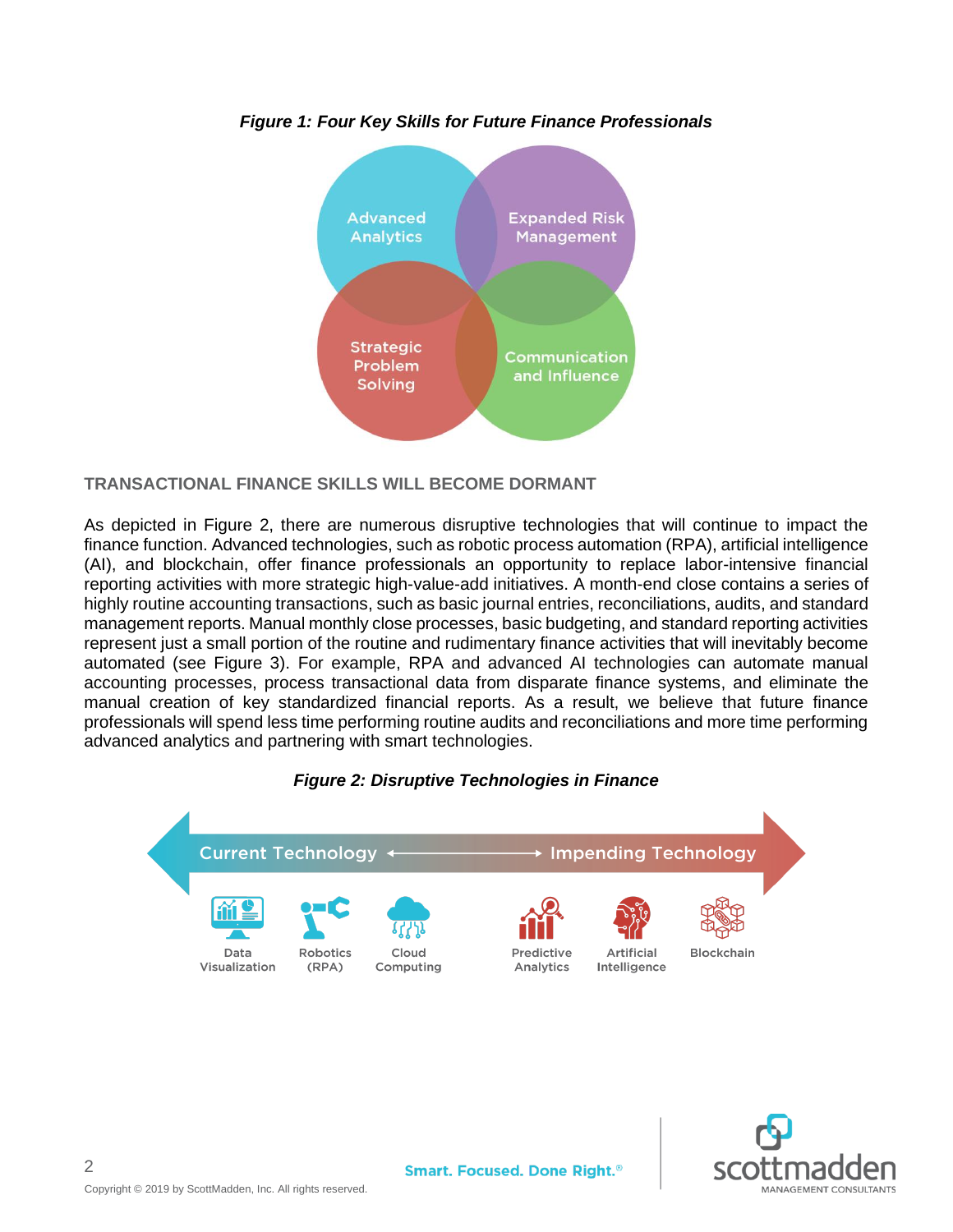

## *Figure 3: Automation of Financial Activities*

# **Advanced Analytics and Finance**

Look on any finance job board, and you will see job titles such as budget analyst or senior financial analyst. In the future, however, finance roles will have titles such as bot supervisor and analytics scientist. Organizations are conglomerates of information, and the value proposition that finance professionals provide is their ability to generate insights about that information. As millennials become a larger percentage of the workforce, there will be less interest in manual, repetitive work and more interest in advanced analytics. The language of business will evolve beyond accounting as advanced technologies reconcile basic debits and credits and allow finance professionals to focus on the key strategic decisions.

For example, historically, a financial analyst would manually upload journal entries to the ledger, process data for the divisions' intercompany transfers, and create a series of Excel-based financial reports and reconciliations during the monthly close process. In the future, that financial analyst will spend her month end updating an algorithm to account for a competitor's recent change in pricing and assess the impact on monthly revenue projections. Or she could partner with the technology function to integrate a recent acquisition with the intercompany blockchain. The future finance professional must have the analytical and technological skills to solve the problems of the future.

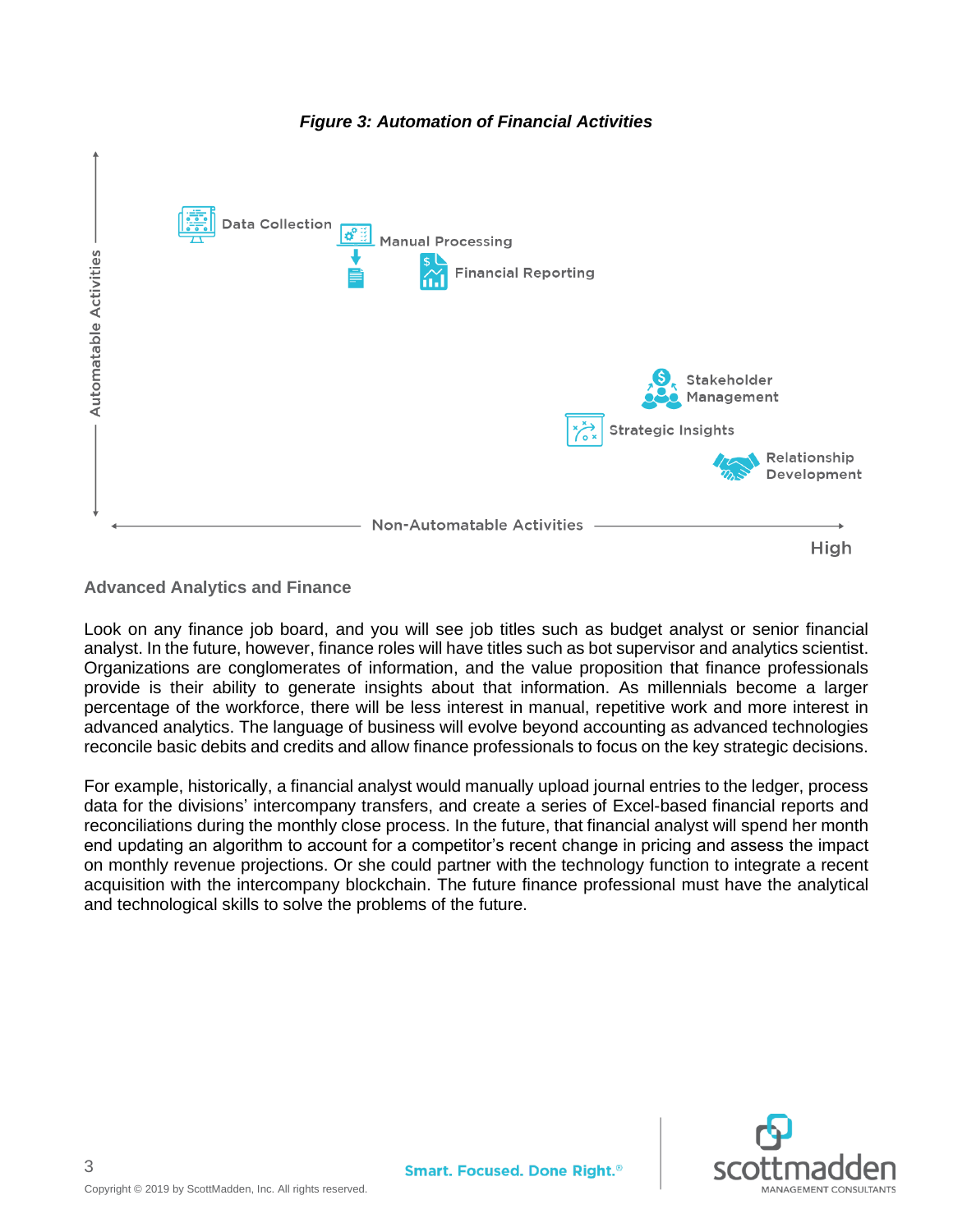## **Risk Management in Finance**

With the advancement of technology comes the need for additional risk prevention measures. Future finance professionals will be required to have more knowledge of security and compliance beyond the scope of typical financial measurement. While common financial knowledge, such as understanding liquidity risk for a treasury function or mastering Sarbanes Oxley for a financial reporting role, will still hold true, financial risk will extend beyond these basic elements. For example, the distributed validation process of blockchain, along with its cryptographic language, significantly reduces the occurrence of fraudulent transactions. While detailed blockchain knowledge may not be the requirement, finance professionals at all levels must be cognizant of the potential risks of advanced technology. In addition, finance professions must be able to have relevant conversations with IT to anticipate and solve any potential fraudulent financial transactions.

## **The Need for Strategic Problem Solving**

As finance becomes an integral business partner, strategic problem-solving skills will continue to become a priority for finance professionals. In addition, technology automation will reduce the size of the typical finance back-office function. According to a Gartner study, "By 2020, robotic process automation will eliminate 20% of non-value-added tasks within the office of finance." As a result, finance employees who can establish themselves as strategic partners, rather than typical "bean counters," will be invaluable to the organization.

Finance employees of the past became adept at waiting until the end of the month to extract raw data from ERP systems, create Excel-based financial reports, and provide variance analysis numbers and percentages on month-over-month or year-over-year transactions. The finance partner of the future will no longer just provide basic financial reporting. He or she will provide real-time guidance that will allow the business to proactively address any potential variances before the close process. The future finance employee will also assist in the development of market strategies to combat any adverse market occurrences and proactively adjust go-to-market strategies. By mastering financial and non-financial issues and performance measures, finance partners will be able to convey fresh insights to their business customers within the organization.

#### **Finance Communication Evolves**

Lastly, as millennials become a larger part of the workforce, they will inevitably bring their text-heavy communication styles to the organizations they support. By the year 2020, communication and support between the finance function and its internal customers will become increasingly more automated. Finance professionals of the future will no longer just serve as the intermediary between their business customers and the salient data that drives key strategic decisions. As internal customers refrain from picking up the telephone to address common reporting requests, smart agents and self-service portals will replace manually created Excel spreadsheets and personal phone calls.

Successful finance professionals will add true value to their organizations by deriving and communicating key strategic insights rather than merely facilitating the flow of financial information. Understanding key stakeholders and creating a coherent message out of esoteric and ubiquitous data are two communication skills that will become essential for future finance professionals. Technology will expedite the production of repetitive analogous tasks. With this comes the opportunity for finance professionals to create and communicate compelling business stories for their stakeholders. Tools such as Tableau can help create an aesthetically appealing presentation. However, it's up to the finance professional to